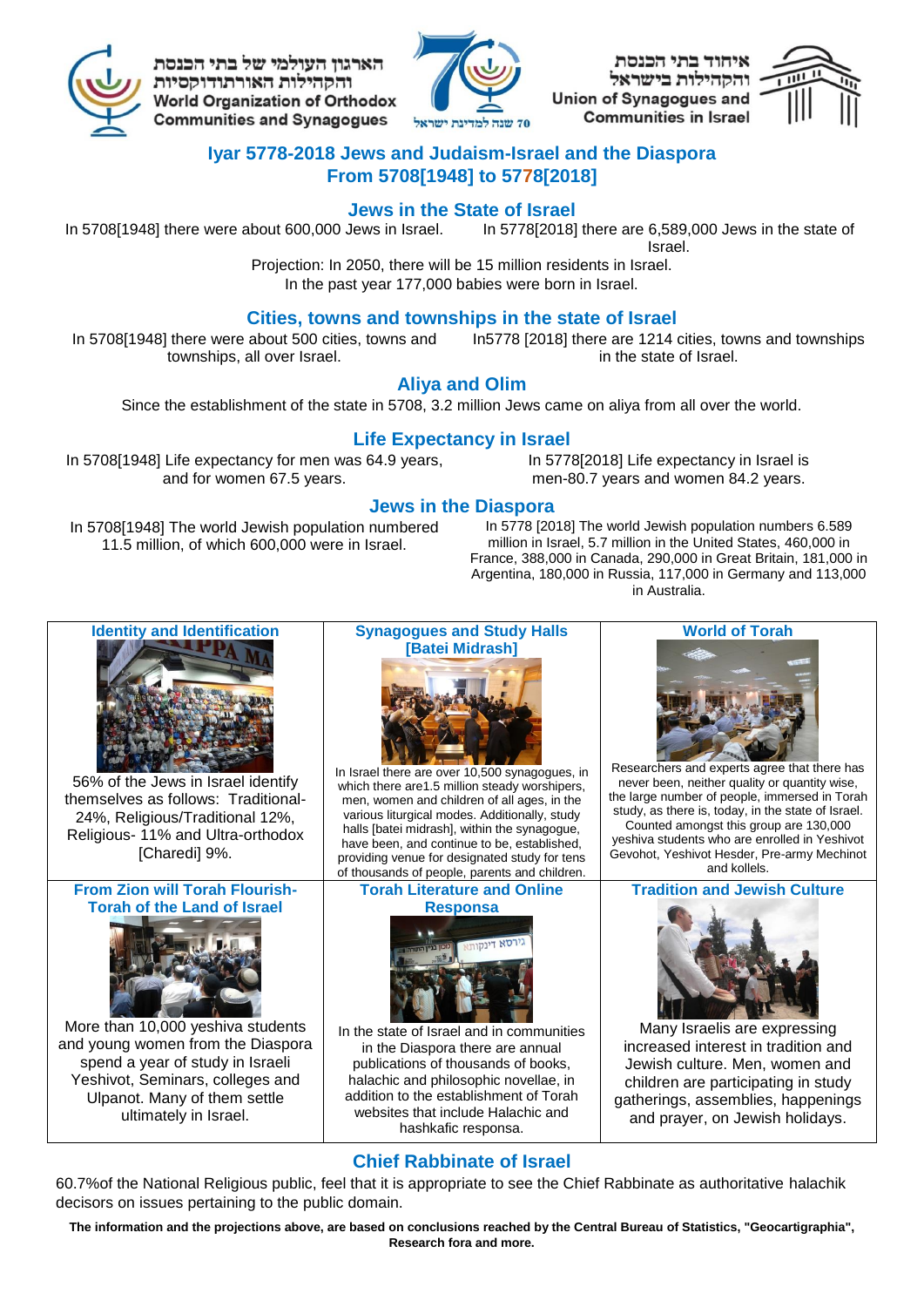# La"g Ba'Omer 5778

**Customs, Prayers and Petitions, Songs and Liturgical Supplications, Shearings [chalakot] and Bonfires, Melodies and Dances In the annual commemorative ceremony in memory of the Rash"bi [Rabbi Shimon Bar Yochai], La"g Ba'Omer in Miron**

### **Origin of the Custom**

From the time that Rabbi Isaac Ashkenazi Lurie [Ha'Ari HaKadosh] {1572-1534} ascended, on La"g Ba'Omer, to the gravesite of Rabbi Shimon Bar Yochai [Rashb"i], on Mount Miron, and performed the Chalaka[haircut for three year old boy, without eliminating the payot] ceremony, the tradition has continued for hundreds of years. The number of people ascending to Miron, on La"g Ba'Omer, continues to increase and now numbers tens of thousands of men, women and children. Many ascend during other days of the year.

### **The Chalaka Ceremony**

Three year old boys, being carried on their parent's shoulders, and visitors to Miron, take part in the haircutting ceremony, which leaves the payot and signs of payot intact.

# **Lighting Ceremonies and Bonfires**

The lighting of a torch, perched on a special pillar, posted on the gravesite of the Rash"bi, symbolizes the lighting of a memorial candle, composed of clothing of sick people , in need of a recovery.

During the course of years, Chasidic Admo"rim and Rabbis requested and received permission to perform lighting ceremonies in the peripheral area around the gravesite. Israeli children light bonfires all over Israel as their emulation of the lighting ceremony in Meron.

After midnight a lighting ceremony is held at the gravesite of Rabbi Yochanan the Shoemaker [May his merit protect us]. This year Rabbi David Shefer [may his light shine] will light this torch in synch with the tradition of his father, Rabbi Avraham Shefer, grandson of Rabbi Chaim Shefer and Rabbi Zvi Hertz [of blessed memory], who lit this torch 120 years ago. For pictures of the lighting ceremony at the gravesite of Rabbi Yochanan the Shoemaker, please see[: https://goo.gl/PLehC2.](https://goo.gl/PLehC2)

# **Songs and Liturgical Poems [piyutim]**

During the course of the years gone by, Rabbis and minstrels [paytanim], in communities all over the world, composed songs of praise, tribute and prayers. Those most well known include: "Bar Yochai-your joy sustains", and "And you shall proclaim "such is life- Rabbi Shimon Bar Yochai"", traditionally sung on Friday nights.

#### **The melodies and the choreography**

In honor of the memorial ceremony for Rash"bi on La"g Ba'Omer, in Meron, Klezmerim [saxophonists and other wind instrument musicians], played the so called melodies of Meron. Visitors to Miron dance the "Meron Dances" .

For further information, please see Wikipedia entry Melodies of Meron [https://GOO.GL/4pfjeU](https://goo.gl/4pfjeU)

**צהלי ורוני חטיבה שבע צַ הֲ לִ י וָרוֹנִי חֲ טִ יבָ ה שֶ בַ ע** הַ **ּנוֹדַעַת מִדָּן וְעַד בְּאֵר** שֶׁבַע **צּור יִ שְ רָ אֵ ל נִצָ חוֹן לְָך הִ נְחִ יל חֵ יל שִ רְ יוֹנְֵך שִ חְ רֵ ר הַ גָלִ יל שִ יר הַ מַ עֲלוֹת אֶ ל הַ גְ בָ עוֹת אֶ ל הֶ הָ רִ ים אֶ שָ א עֵ ינַי מִ מִ ירוֹן רַ בִ י שִ מְ עוֹן צוֹעֵ ד לְ פָ נֶיָך בַ ר יוֹחַ אי.** In the war of Independence in 5708 [1948], after the liberation of Miron, Rabbi Moshe Tzvi Neriah, ob"m

composed the song: Rejoice and celebrate Division 7, which is sung at the gravesite of **Rabbi Yochanan the shoemaker** after midnight.



In the picture: **P'tachia Neriah**, son of rabbi Moshe Zvi Neria ob"m, who is dancing La"g Ba'Omer eve in Meron, continuing his father's tradition.



**The songs and the liturgical poems, melodies and dancing**